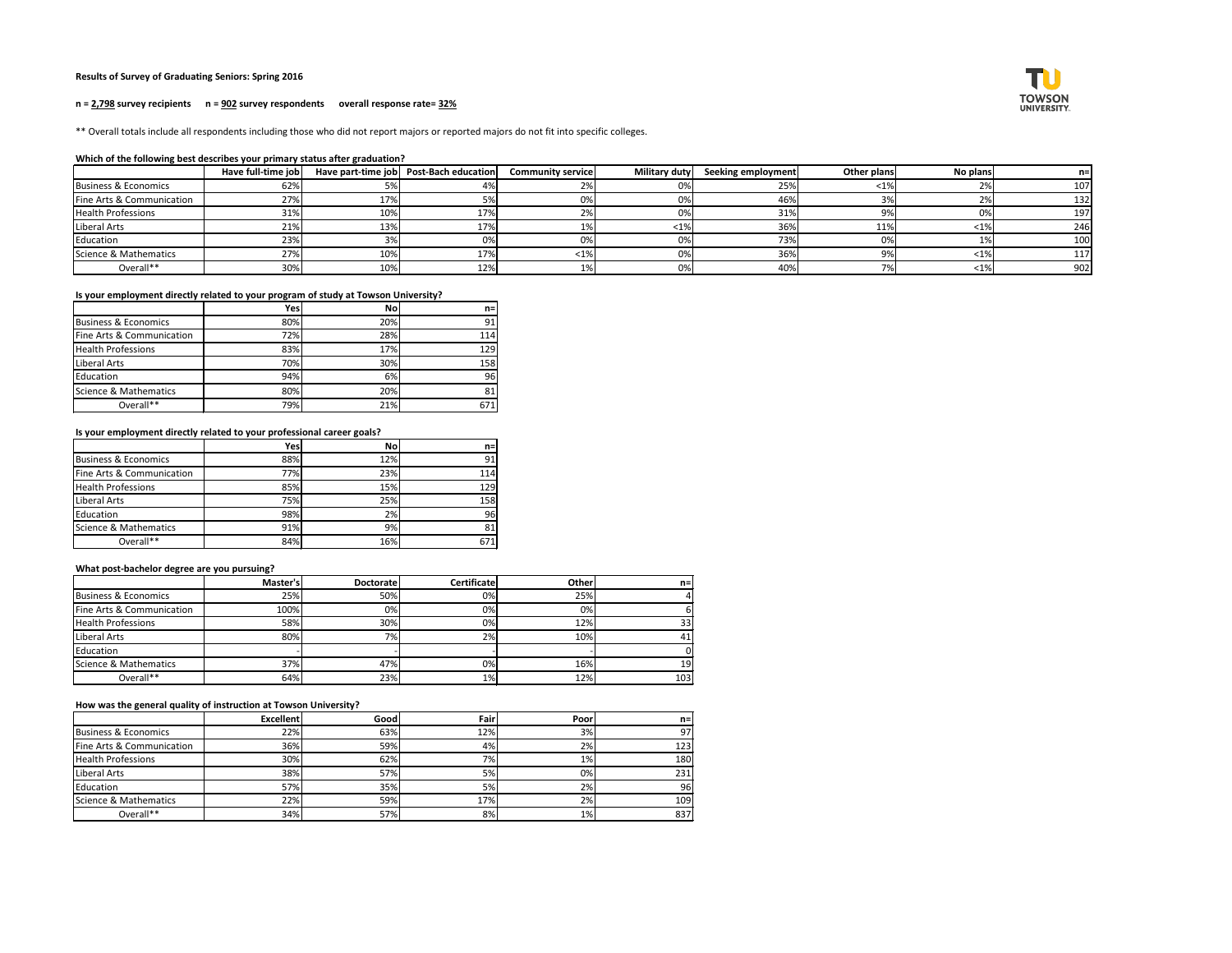# **How was the availability of classes that you need to graduate at Towson University?**

|                           | <b>Excellent</b> | Good | Fair | Poor  | $n =$ |
|---------------------------|------------------|------|------|-------|-------|
| Business & Economics      | 23%              | 40%  | 29%  | 8%    | 97    |
| Fine Arts & Communication | 20%              | 60%  | 16%  | 4%    | 123   |
| <b>Health Professions</b> | 34%              | 41%  | 19%  | 6%    | 180   |
| Liberal Arts              | 28%              | 43%  | 24%  | 5%    | 231   |
| Education                 | 54%              | 34%  | 10%  | $1\%$ | 96    |
| Science & Mathematics     | 21%              | 43%  | 24%  | 12%   | 109   |
| Overall**                 | 29%              | 44%  | 21%  | 6%    | 837   |

#### **Did you ever meet with a departmental faculty advisor and if so how valuable was it in general?**

|                           | <b>Excellent</b> | Good | Fair | Poor | <b>Never</b> | n=l |
|---------------------------|------------------|------|------|------|--------------|-----|
| Business & Economics      | 31%              | 38%  | 11%  | 13%  | 6%           | 97I |
| Fine Arts & Communication | 48%              | 32%  | 13%  | 7%   | $<$ 1% $ $   | 123 |
| <b>Health Professions</b> | 32%              | 44%  | 17%  | 2%   | 5%           | 180 |
| Liberal Arts              | 34%              | 32%  | 18%  | 6%   | 11%          | 231 |
| Education                 | 35%              | 35%  | 13%  | 4%   | 13%          | 96  |
| Science & Mathematics     | 33%              | 40%  | 13%  | 7%   | 6%           | 109 |
| Overall**                 | 35%              | 37%  | 15%  | 6%   | 7%I          | 837 |

# **Could you identify at least three faculty or staff who could reasonably write a letter of reference for you?**

|                           | Yes | <b>No</b> | n=  |
|---------------------------|-----|-----------|-----|
| Business & Economics      | 70% | 30%       | 97  |
| Fine Arts & Communication | 86% | 14%       | 123 |
| <b>Health Professions</b> | 78% | 22%       | 180 |
| Liberal Arts              | 79% | 21%       | 231 |
| Education                 | 83% | 17%       | 96  |
| Science & Mathematics     | 81% | 19%       | 109 |
| Overall**                 | 80% | 20%       | 837 |

#### **Would you agree that Towson University is a place where diversity is both encouraged and respected?**

|                           | <b>Strongly Agree</b> | Agree | <b>Disagree</b> | <b>Strong Disagree</b> | $n =$ |
|---------------------------|-----------------------|-------|-----------------|------------------------|-------|
| Business & Economics      | 36%                   | 50%   | 11%             | 2%                     | 96    |
| Fine Arts & Communication | 25%                   | 58%   | 13%             | 4%                     | 120   |
| <b>Health Professions</b> | 32%                   | 60%   | 7%              | 1%                     | 173   |
| Liberal Arts              | 22%                   | 59%   | 16%             | 4%                     | 225   |
| Education                 | 35%                   | 57%   | 6%              | 2%                     | 95    |
| Science & Mathematics     | 26%                   | 64%   | 7%              | 2%                     | 107   |
| Overall**                 | 28%                   | 58%   | 11%             | 3%                     | 817   |

# **Are you completing your Towson University degree as quickly as you had planned?**

|                                 | Yes | <b>No</b> | $n=1$ |
|---------------------------------|-----|-----------|-------|
| <b>Business &amp; Economics</b> | 75% | 25%       | 96    |
| Fine Arts & Communication       | 74% | 26%       | 120   |
| <b>Health Professions</b>       | 79% | 21%       | 173   |
| Liberal Arts                    | 75% | 25%       | 225   |
| Education                       | 77% | 23%       | 95    |
| Science & Mathematics           | 74% | 26%       | 107   |
| Overall**                       | 76% | 24%       | 817   |

# **Did Towson University do anything to significantly delay your progress to graduation, and if so how many semesters were you delayed from graduating?**

| 81% | 15% | 4% |          |     |
|-----|-----|----|----------|-----|
|     |     |    | 0%       | 96  |
| 78% | 20% | 2% | 0%       | 120 |
| 87% | 12% | 0% | $< 1\%$  | 173 |
| 82% | 16% |    | $< 1\%$  | 225 |
| 76% | 23% | 0% | 1%       | 95  |
| 78% | 15% |    | 0%       | 107 |
| 81% | 16% | 2% | $< 1\%$  | 817 |
|     |     |    | 1%<br>7% |     |